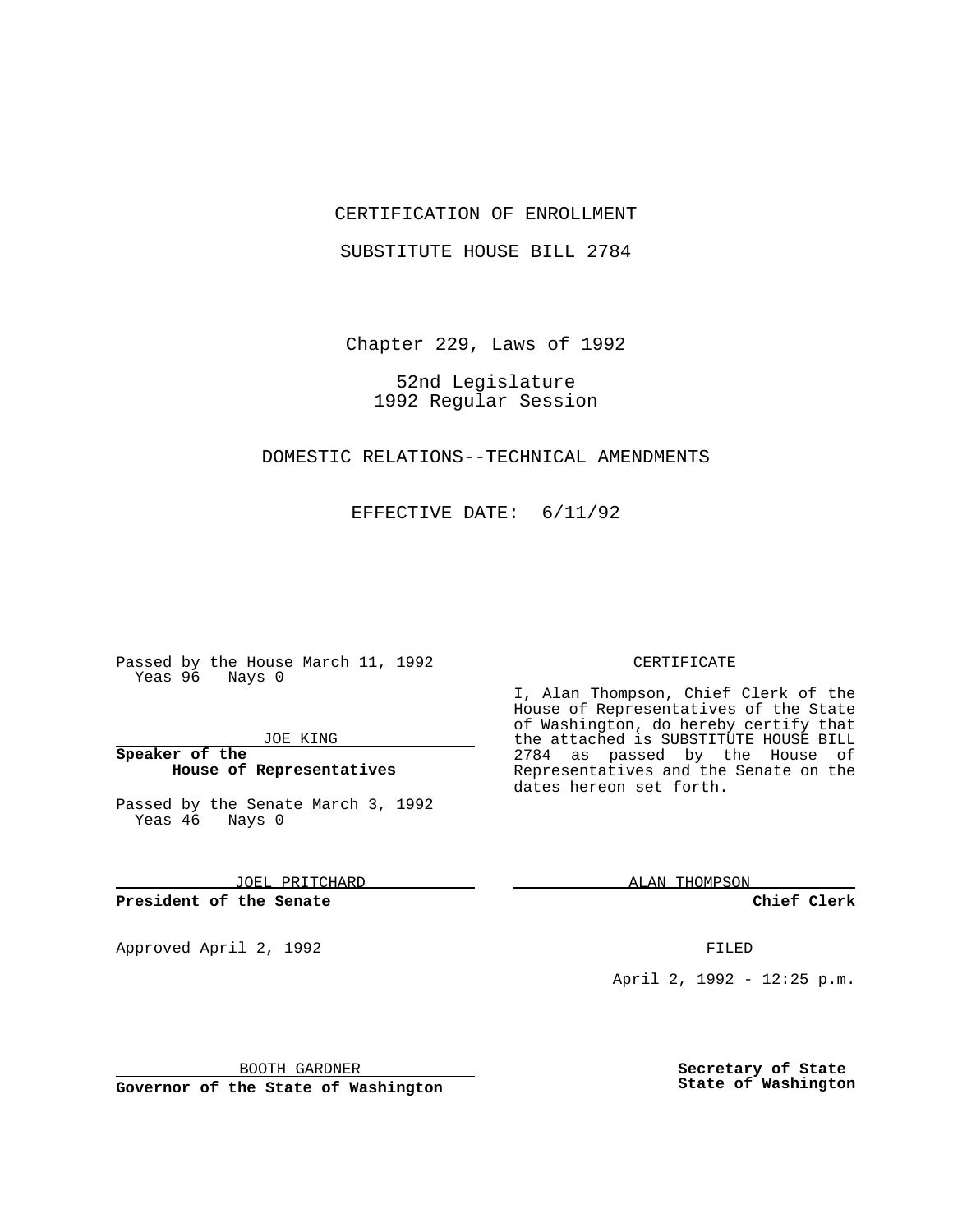# **SUBSTITUTE HOUSE BILL 2784** \_\_\_\_\_\_\_\_\_\_\_\_\_\_\_\_\_\_\_\_\_\_\_\_\_\_\_\_\_\_\_\_\_\_\_\_\_\_\_\_\_\_\_\_\_\_\_

\_\_\_\_\_\_\_\_\_\_\_\_\_\_\_\_\_\_\_\_\_\_\_\_\_\_\_\_\_\_\_\_\_\_\_\_\_\_\_\_\_\_\_\_\_\_\_

AS AMENDED BY THE SENATE

Passed Legislature - 1992 Regular Session

**State of Washington 52nd Legislature 1992 Regular Session**

**By** House Committee on Judiciary (originally sponsored by Representative Appelwick)

Read first time 02/07/92.

1 AN ACT Relating to technical and clarifying amendments to domestic 2 relations provisions; and amending RCW 26.09.006, 26.09.170, 26.09.175, 3 26.10.015, 26.18.220, 26.19.035, 26.26.065, 26.26.160, and 26.09.060.

4 BE IT ENACTED BY THE LEGISLATURE OF THE STATE OF WASHINGTON:

5 **Sec. 1.** RCW 26.09.006 and 1990 1st ex.s. c 2 s 26 are each amended 6 to read as follows:

7 (1) Effective January 1, 1992, a party shall not file any pleading 8 with the clerk of the court in an action commenced under this chapter 9 unless on forms approved by the administrator for the courts.

10 (2) The parties shall comply with requirements for submission to 11 the court of forms as provided in RCW 26.18.220.

12 **Sec. 2.** RCW 26.09.170 and 1991 sp.s. c 28 s 2 are each amended to 13 read as follows: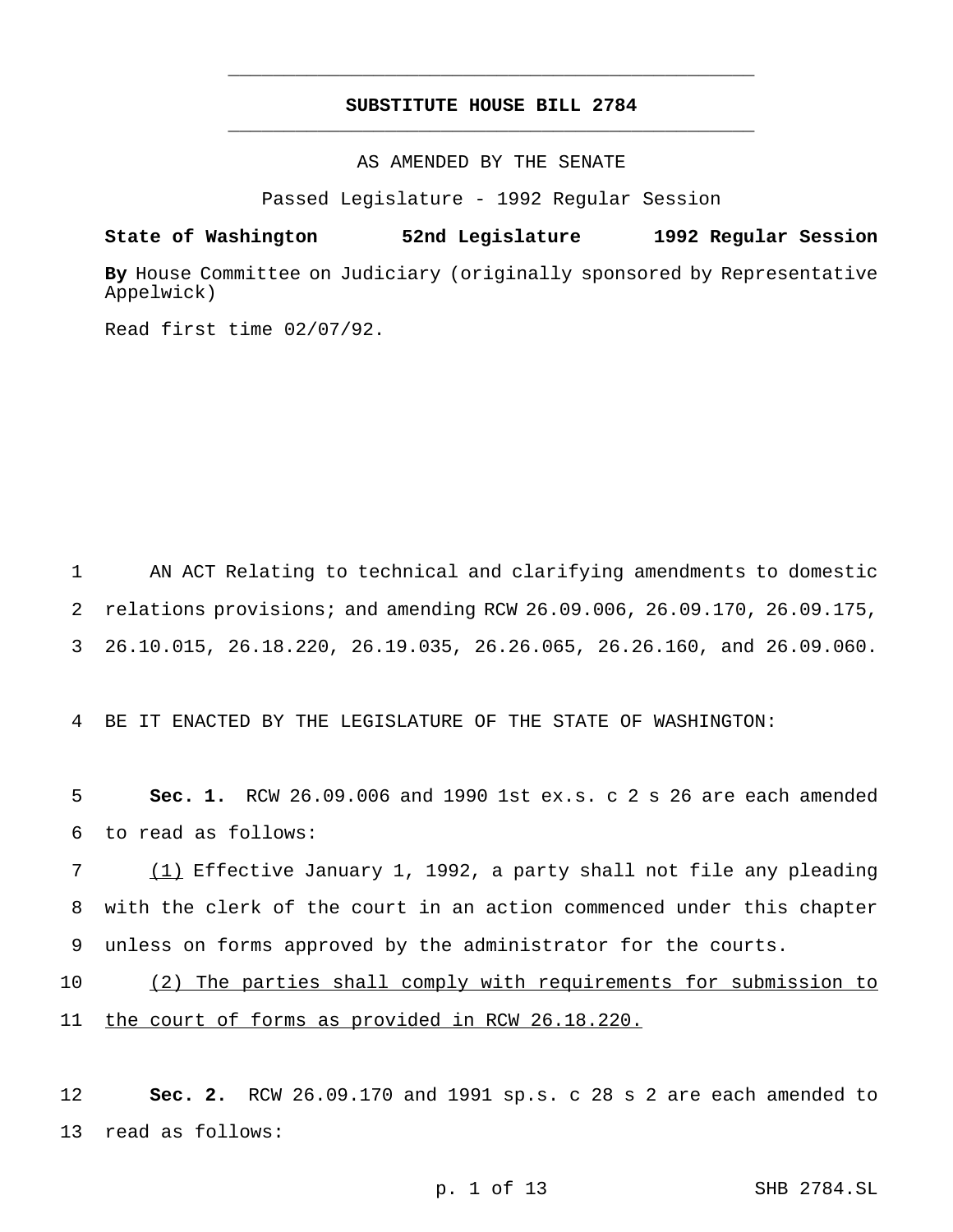(1) Except as otherwise provided in subsection (7) of RCW 26.09.070, the provisions of any decree respecting maintenance or support may be modified: (a) Only as to installments accruing 4 subsequent to the ((motion)) petition for modification or motion for adjustment except motions to compel court-ordered adjustments, which shall be effective as of the first date specified in the decree for 7 implementing the adjustment; and, (b) except as otherwise provided in subsections (4), (5), (8), and (9) of this section, only upon a showing of a substantial change of circumstances. The provisions as to property disposition may not be revoked or modified, unless the court finds the existence of conditions that justify the reopening of a judgment under the laws of this state.

 (2) Unless otherwise agreed in writing or expressly provided in the decree the obligation to pay future maintenance is terminated upon the death of either party or the remarriage of the party receiving maintenance.

 (3) Unless otherwise agreed in writing or expressly provided in the decree, provisions for the support of a child are terminated by emancipation of the child or by the death of the parent obligated to support the child.

 (4) An order of child support may be modified one year or more after it has been entered without showing a substantial change of circumstances:

 (a) If the order in practice works a severe economic hardship on either party or the child;

 (b) If a party requests an adjustment in an order for child support which was based on guidelines which determined the amount of support according to the child's age, and the child is no longer in the age category on which the current support amount was based;

## SHB 2784.SL p. 2 of 13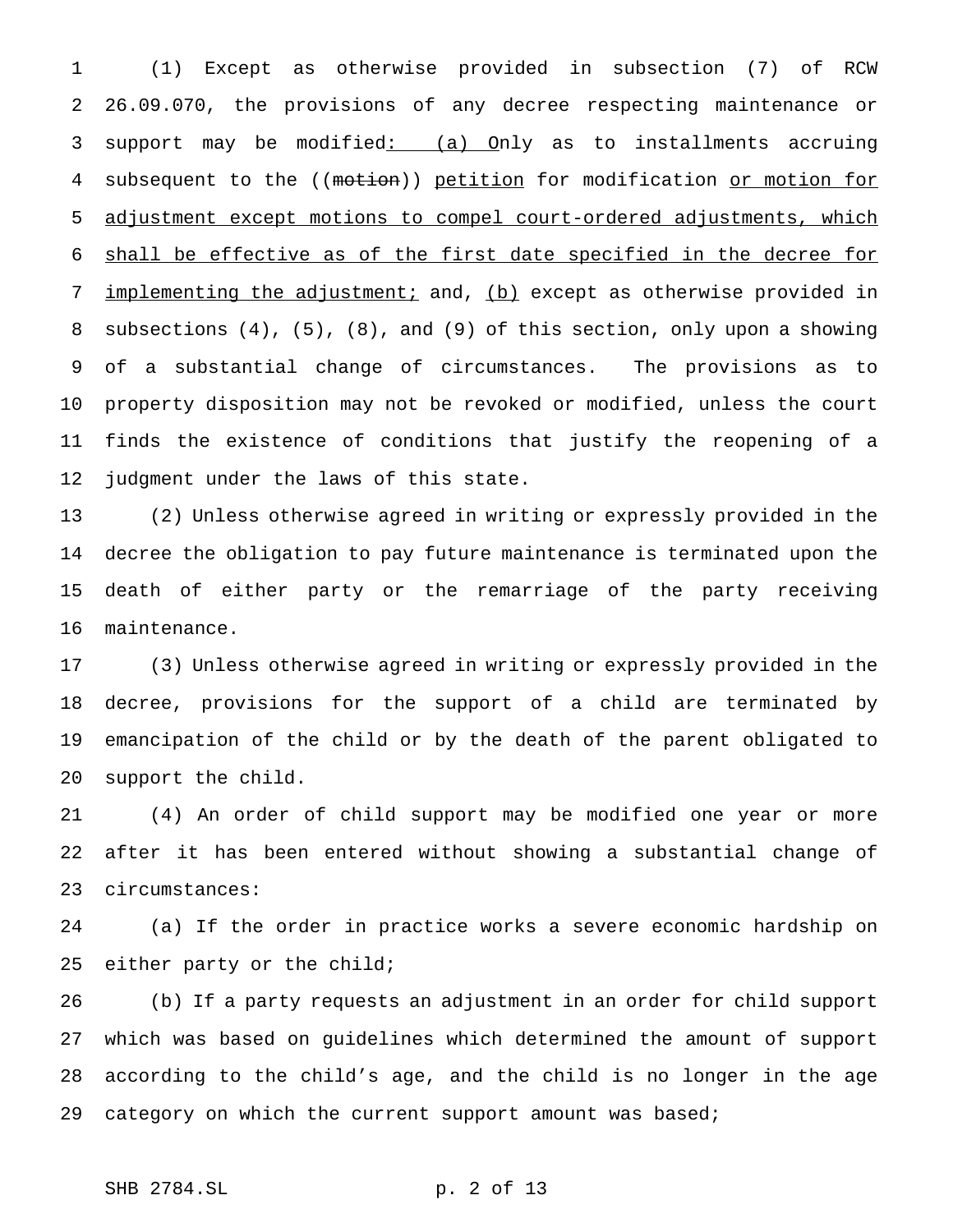(c) If a child is still in high school, upon a finding that there is a need to extend support beyond the eighteenth birthday to complete high school; or

 (d) To add an automatic adjustment of support provision consistent with RCW 26.09.100.

 (5) An order or decree entered prior to June 7, 1984, may be modified without showing a substantial change of circumstances if the requested modification is to:

 (a) Require health insurance coverage for a child named therein; or (b) Modify an existing order for health insurance coverage.

 (6) An obligor's voluntary unemployment or voluntary underemployment, by itself, is not a substantial change of circumstances.

 (7) The department of social and health services may file an action to modify an order of child support if public assistance money is being paid to or for the benefit of the child and the child support order is twenty-five percent or more below the appropriate child support amount set forth in the standard calculation as defined in RCW 26.19.011 and reasons for the deviation are not set forth in the findings of fact or order. The determination of twenty-five percent or more shall be based on the current income of the parties and the department shall not be required to show a substantial change of circumstances if the reasons for the deviations were not set forth in the findings of fact or order. 24 (8)(a) ((Except as provided in (b) and (c) of this subsection,)) 25 All child support decrees may be adjusted once every twenty-four months based upon changes in the income of the parents without a showing of substantially changed circumstances. Either party may initiate the 28 ((modification pursuant to procedures of RCW 26.09.175)) adjustment by 29 filing a motion and child support worksheets.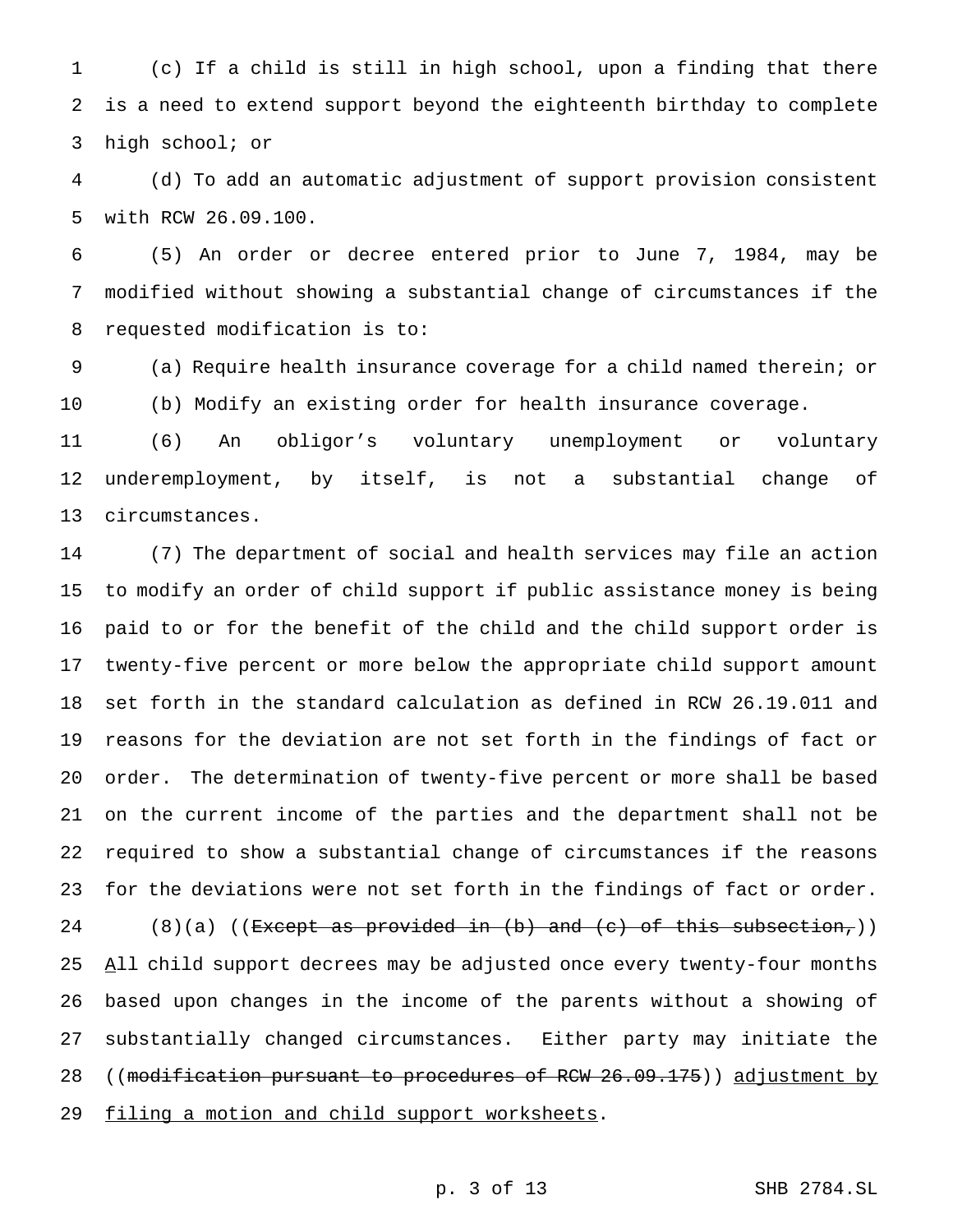1 (b) ((Parents whose decrees are entered before July 1, 1990, may 2 petition the court for a modification after twelve months has expired 3 from the entry of the decree or the most recent modification setting 4 child support, whichever is later. However, if a party is granted 5 relief under this provision, twenty-four months must pass before 6 another petition for modification may be filed pursuant to (a) of this 7 subsection.

 $8$   $\left( e\right)$ ) A party may petition for modification in cases of 9 substantially changed circumstances( $(\tau)$ ) under subsection (1) of this 10 section( $(\tau)$ ) at any time. However, if relief is granted under 11 subsection (1) of this section, twenty-four months must pass before a 12 ((petition)) motion for ((modification)) <u>an adjustment</u> under (a) of 13 this subsection may be filed.

14  $((\{d\}))(c)$  If, pursuant to (a) of this subsection or subsection 15 (9) of this section, the court adjusts or modifies a child support 16 obligation by more than thirty percent and the change would cause 17 significant hardship, the court may implement the change in two equal 18 increments, one at the time of the entry of the order and the second 19 six months from the entry of the order. Twenty-four months must pass 20 following the second change before a ((petition)) motion for 21 ((modification)) an adjustment under (a) of this subsection may be 22 filed.

23  $((+e))$   $(d)$  A parent who is receiving transfer payments who 24 receives a wage or salary increase may not bring a modification action 25 pursuant to  $((+a))$  subsection  $(1)$  of this  $(($ subsection)) section 26 alleging that increase constitutes a substantial change of 27 circumstances ((under subsection (1) of this section)).

28 (9) An order of child support may be ((modified)) adjusted twenty-29 four months from the date of the entry of the decree or the last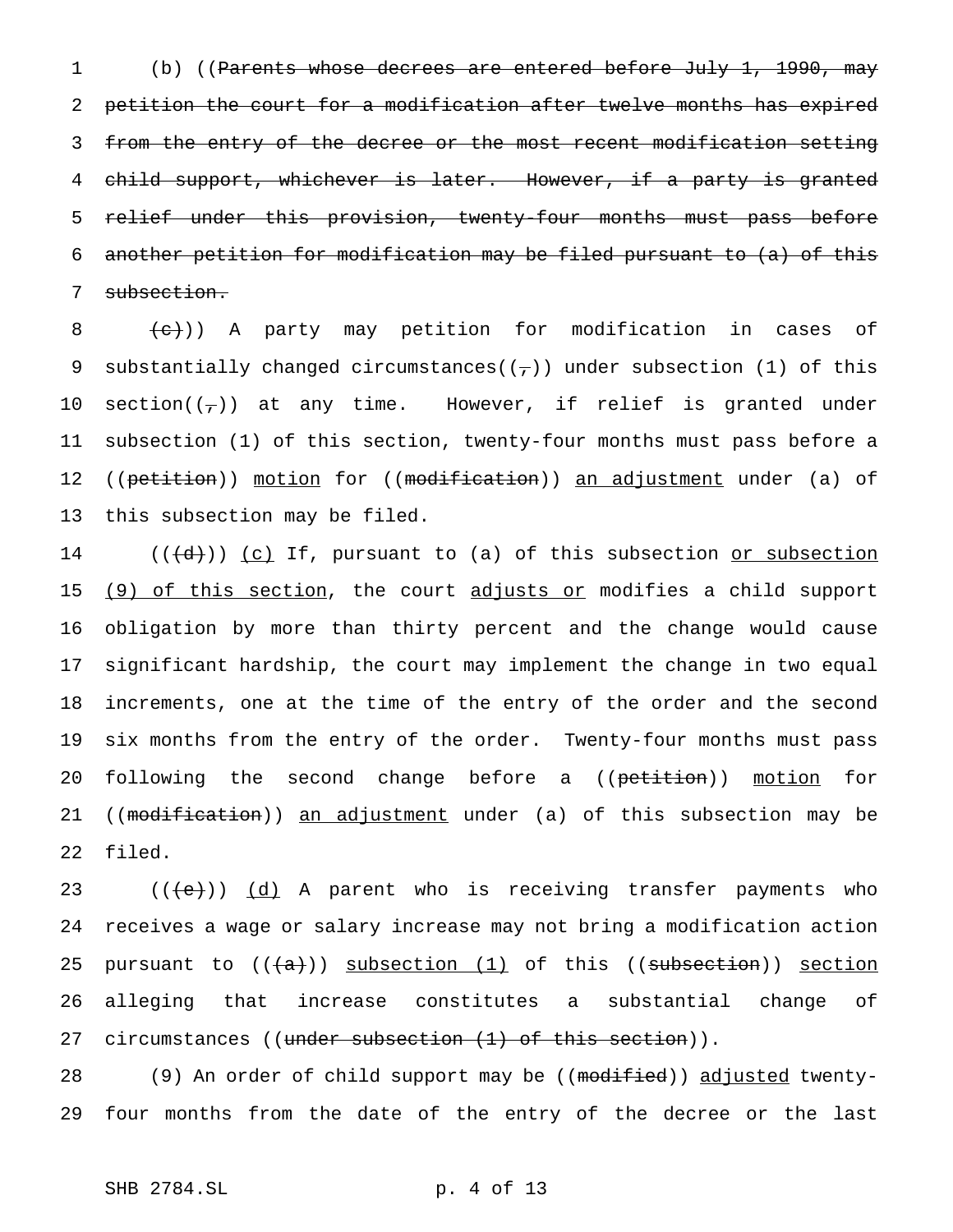1 adjustment or modification, whichever is later, based upon changes in the economic table or standards in chapter 26.19 RCW.

 **Sec. 3.** RCW 26.09.175 and 1991 c 367 s 6 are each amended to read as follows:

 (1) A proceeding for the modification of an order of child support shall commence with the filing of a petition and worksheets. The 7 petition shall be in ((substantially)) the form prescribed by the administrator for the courts. There shall be a fee of twenty dollars for the filing of a petition for modification of dissolution.

 (2) The petitioner shall serve upon the other party the summons, a copy of the petition, and the worksheets in the form prescribed by the administrator for the courts. If the modification proceeding is the first action filed in this state, service shall be made by personal service. If the decree to be modified was entered in this state, service shall be by personal service or by any form of mail requiring a return receipt. If the support obligation has been assigned to the state pursuant to RCW 74.20.330 or the state has a subrogated interest under RCW 74.20A.030, the summons, petition, and worksheets shall also be served on the attorney general. Proof of service shall be filed with the court.

 (3) The responding party's answer and worksheets shall be served and the answer filed within twenty days after service of the petition or sixty days if served out of state. The responding party's failure to file an answer within the time required shall result in entry of a default judgment for the petitioner.

 (4) At any time after responsive pleadings are filed, either party may schedule the matter for hearing.

 (5) Unless both parties stipulate to arbitration or the presiding judge authorizes oral testimony pursuant to subsection (6) of this

p. 5 of 13 SHB 2784.SL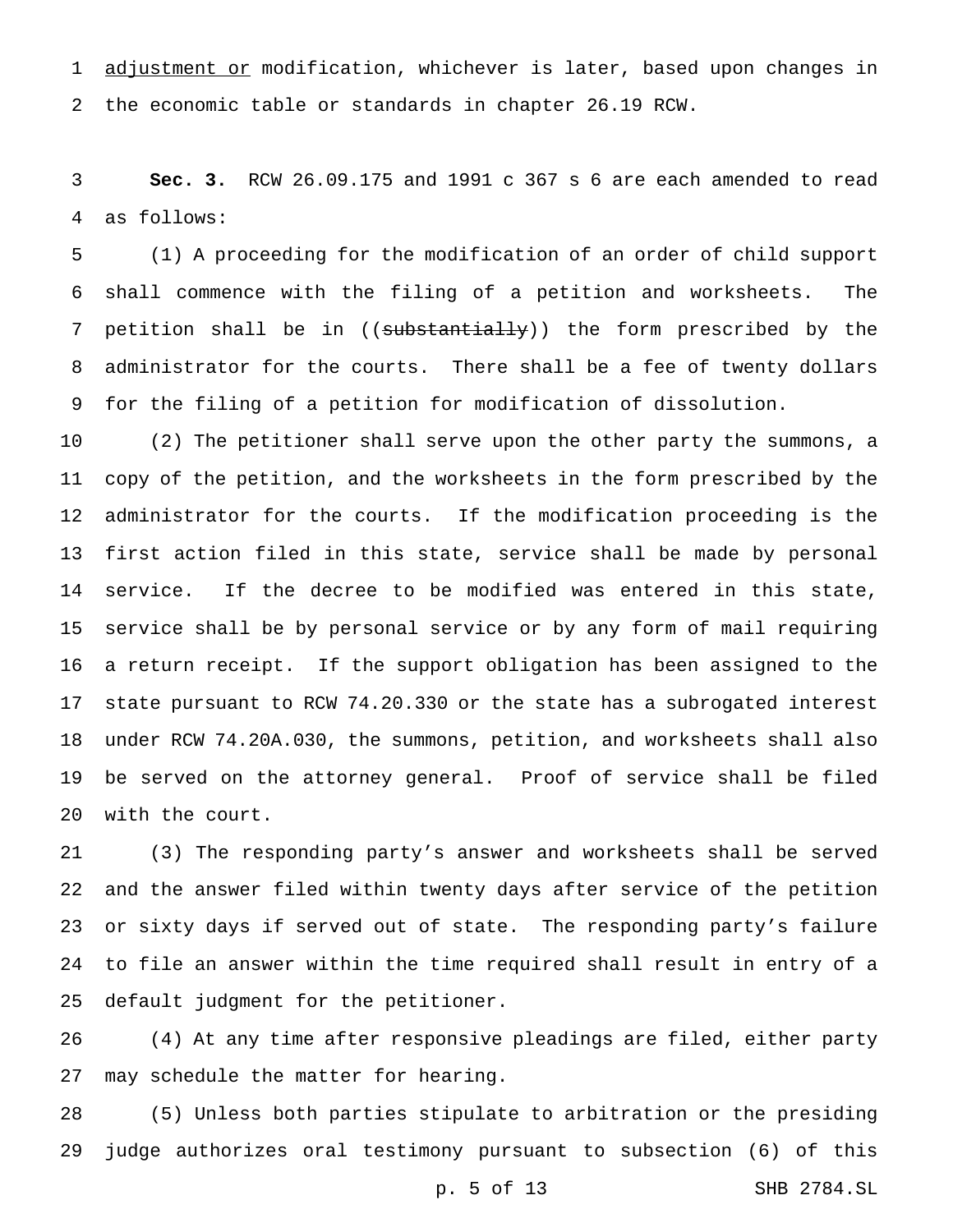section, a petition for modification of an order of child support shall be heard by the court on affidavits, the petition, answer, and worksheets only.

 (6) A party seeking authority to present oral testimony on the petition to modify a support order shall file an appropriate motion not later than ten days after the time of notice of hearing. Affidavits and exhibits setting forth the reasons oral testimony is necessary to a just adjudication of the issues shall accompany the petition. The affidavits and exhibits must demonstrate the extraordinary features of the case. Factors which may be considered include, but are not limited to: (a) Substantial questions of credibility on a major issue; (b) insufficient or inconsistent discovery materials not correctable by further discovery; or (c) particularly complex circumstances requiring expert testimony.

15 ((<del>(7) The administrator for the courts shall develop and prepare,</del> in consultation with interested persons, model forms or notices for the use of the procedure provided by this section, including a notice 18 advising of the right of a party to proceed with or without benefit of counsel.)

 **Sec. 4.** RCW 26.10.015 and 1990 1st ex.s. c 2 s 27 are each amended to read as follows:

22 (1) Effective January 1, 1992, a party shall not file any pleading with the clerk of the court in an action commenced under this chapter unless on forms approved by the administrator for the courts.

 (2) The parties shall comply with requirements for submission to the court of forms as provided in RCW 26.18.220.

 **Sec. 5.** RCW 26.18.220 and 1990 1st ex.s. c 2 s 25 are each amended to read as follows:

SHB 2784.SL p. 6 of 13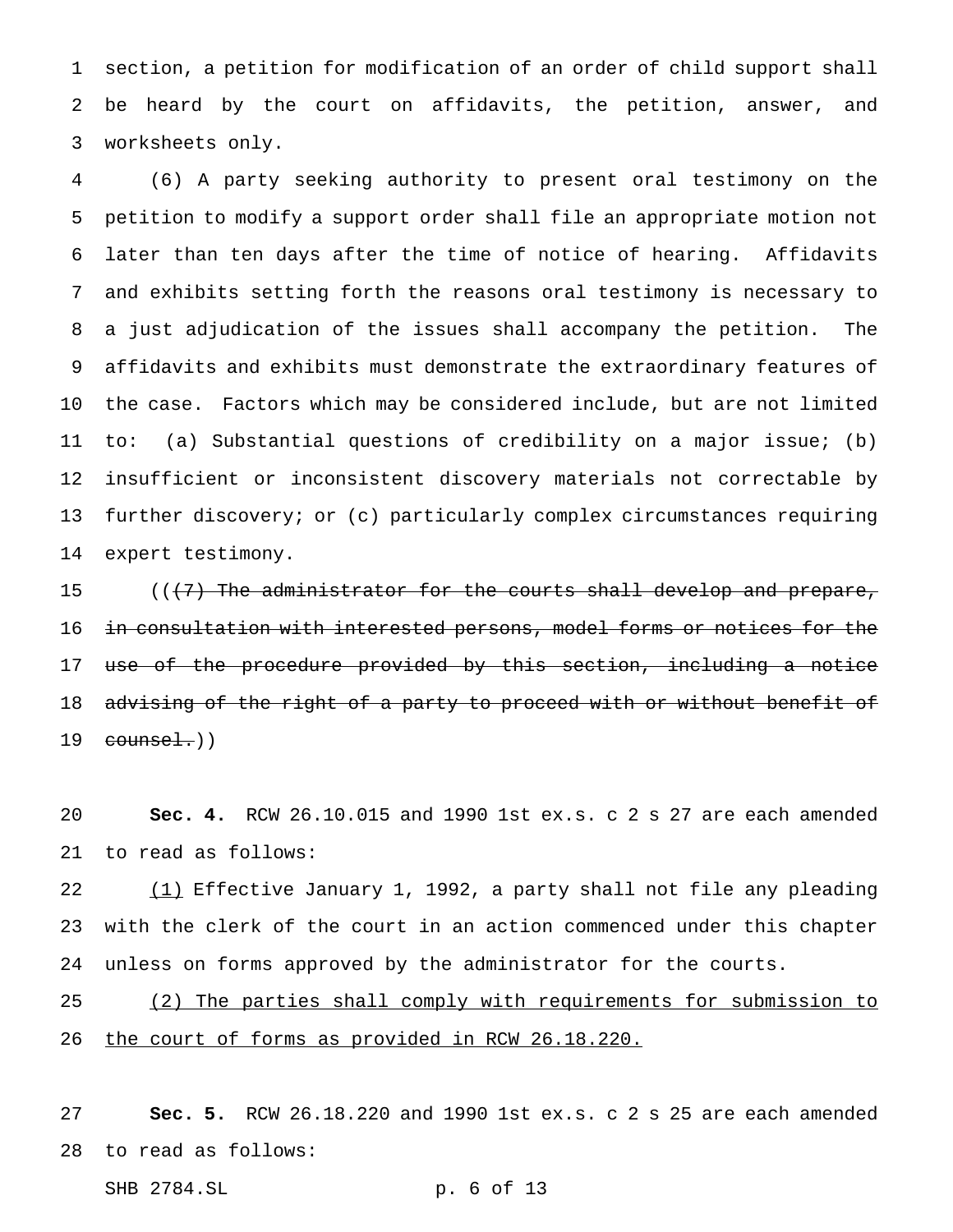1 (1) The administrator for the courts shall develop not later than 2 July 1, 1991, standard court forms and format rules for mandatory use 3 by litigants in all actions commenced under chapters 26.09, 26.10, and 4 26.26 RCW effective January 1, 1992. The administrator for the courts 5 shall develop mandatory forms for financial affidavits for integration 6 into the worksheets. The forms shall be developed and approved not 7 later than September 1, 1992. The parties shall use the mandatory form 8 for financial affidavits for actions commenced on or after September 1, 9 1992. The administrator for the courts has continuing responsibility 10 to develop and revise mandatory forms and format rules as appropriate. 11 (2) A party may delete unnecessary portions of the forms according 12 to the rules established by the administrator for the courts. A party 13 may supplement the mandatory forms with additional material.

14 (3) A party's failure to use the mandatory forms or follow the 15 format rules shall not be a reason to dismiss a case, refuse a filing, 16 or strike a pleading. However, the court may require the party to 17 submit a corrected pleading and may impose terms payable to the 18 opposing party or payable to the court, or both.

19 (4) The administrator for the courts shall distribute a master copy 20 of the forms to all county court clerks. The administrator for the 21 courts and county clerks shall distribute the mandatory forms to the 22 public upon request and may charge for the cost of production and 23 distribution of the forms. Private vendors may distribute the 24 mandatory forms. Distribution may be in printed or electronic form.

25 **Sec. 6.** RCW 26.19.035 and 1991 c 367 s 27 are each amended to read 26 as follows:

27 (1) **Application of the child support schedule.** The child support 28 schedule shall be applied:

29 (a) In each county of the state;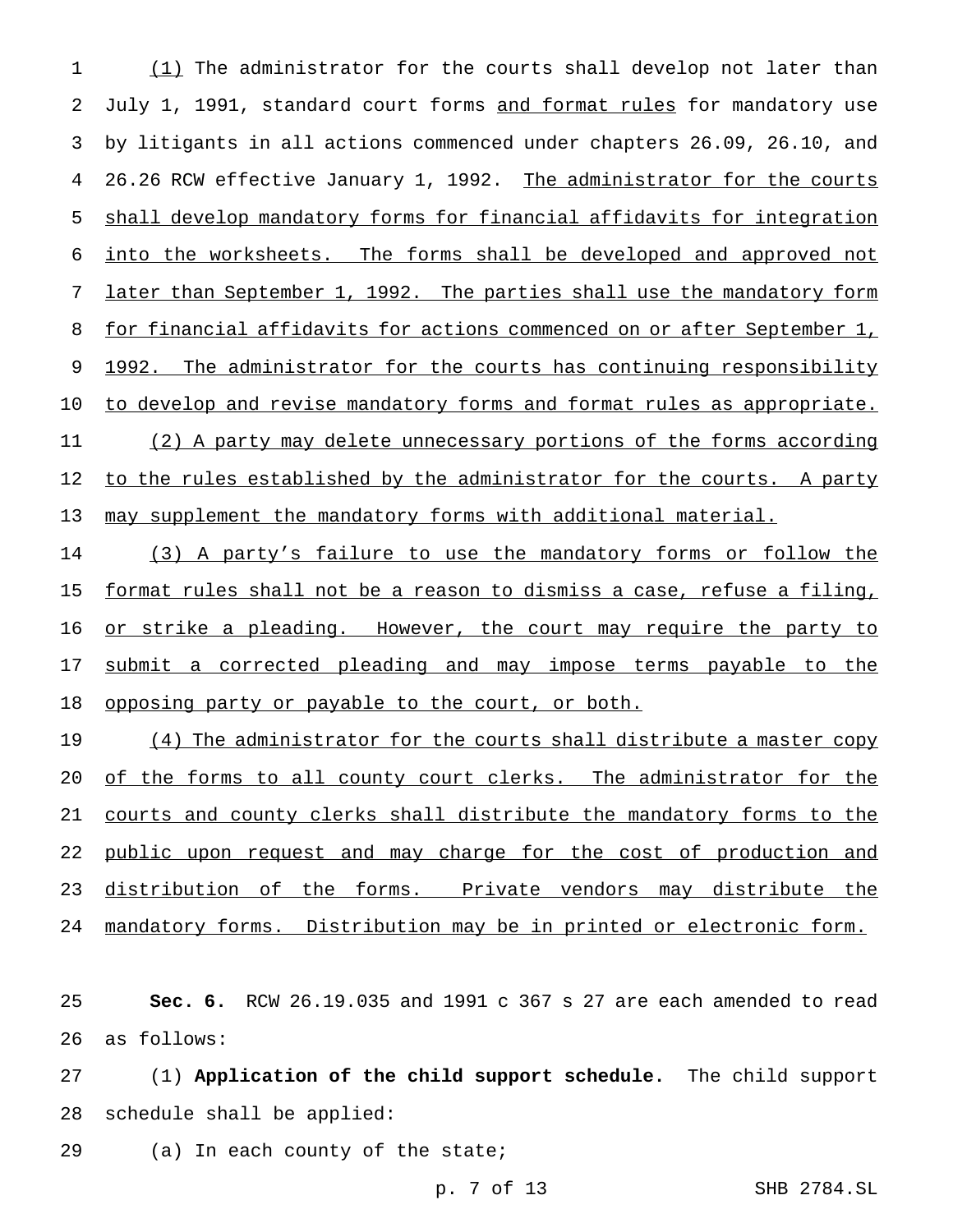(b) In judicial and administrative proceedings under this title or Title 13 or 74 RCW;

 (c) In all proceedings in which child support is determined or modified;

(d) In setting temporary and permanent support;

 (e) In automatic modification provisions or decrees entered pursuant to RCW 26.09.100; and

 (f) In addition to proceedings in which child support is determined for minors, to adult children who are dependent on their parents and for whom support is ordered pursuant to RCW 26.09.100.

 The provisions of this chapter for determining child support and reasons for deviation from the standard calculation shall be applied in the same manner by the court, presiding officers, and reviewing officers.

 (2) **Written findings of fact supported by the evidence.** An order for child support shall be supported by written findings of fact upon which the support determination is based and shall include reasons for any deviation from the standard calculation and reasons for denial of 19 a party's request for deviation from the standard calculation. The court shall enter written findings of fact in all cases whether or not the court: (a) Sets the support at the presumptive amount, for combined monthly net incomes below five thousand dollars; (b) sets the 23 support at an advisory amount, for combined monthly net incomes between 24 five thousand and seven thousand dollars; or (c) deviates from the 25 presumptive or advisory amounts.

 (3) **Completion of worksheets.** Worksheets in the form developed by the office of the administrator for the courts shall be completed under penalty of perjury and filed in every proceeding in which child support is determined. The court shall not accept incomplete worksheets or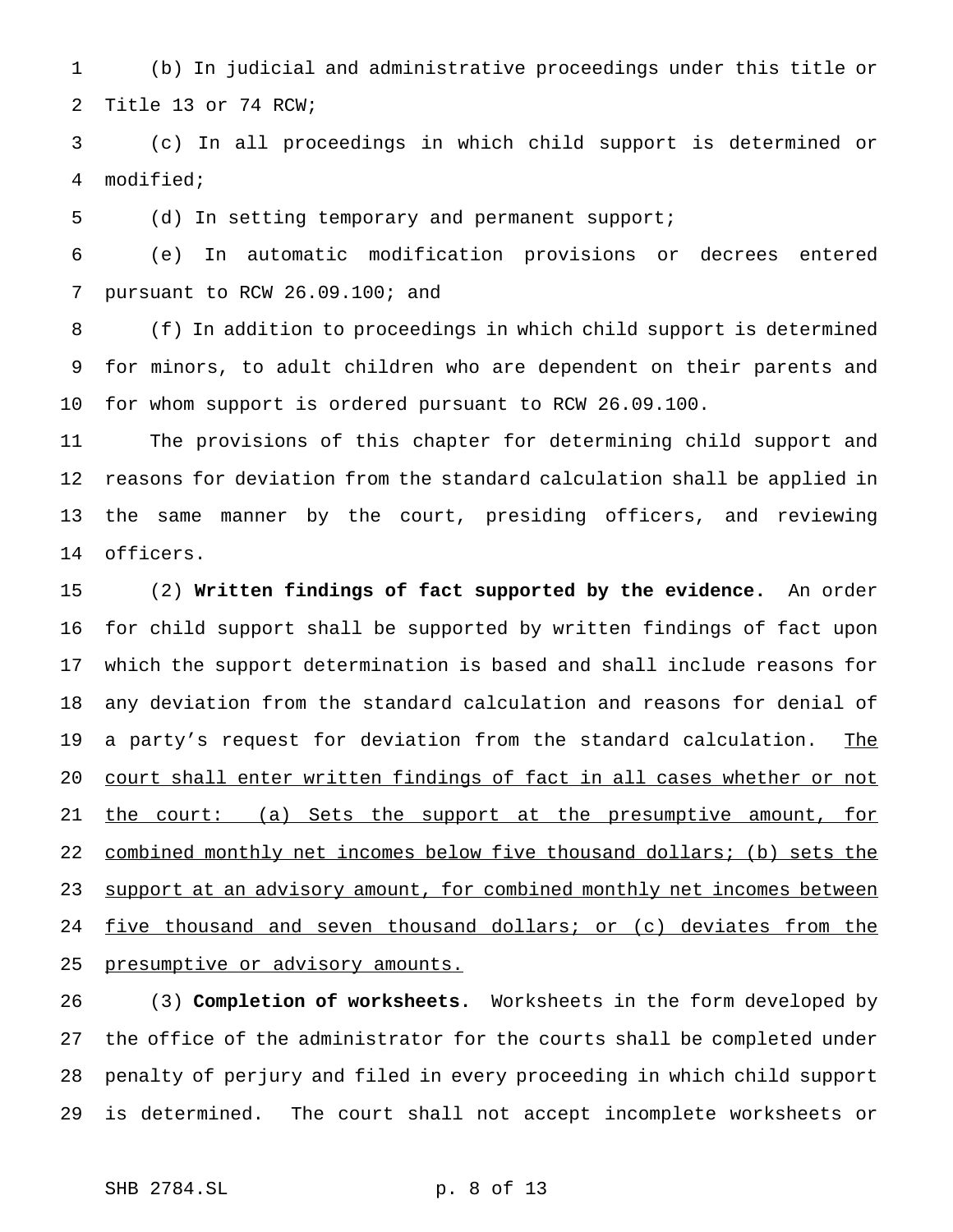worksheets that vary from the worksheets developed by the office of the administrator for the courts.

 (4) **Court review of the worksheets and order.** The court shall review the worksheets and the order setting support for the adequacy of the reasons set forth for any deviation or denial of any request for deviation and for the adequacy of the amount of support ordered. Each order shall state the amount of child support calculated using the standard calculation and the amount of child support actually ordered. Worksheets shall be attached to the decree or order or if filed separately shall be initialed or signed by the judge and filed with the order.

 **Sec. 7.** RCW 26.26.065 and 1990 1st ex.s. c 2 s 28 are each amended to read as follows:

14 (1) Effective January 1, 1992, a party shall not file any pleading with the clerk of the court in an action commenced under this chapter unless on forms approved by the administrator for the courts.

 (2) The parties shall comply with requirements for submission to 18 the court of forms as provided in RCW 26.18.220.

 **Sec. 8.** RCW 26.26.160 and 1989 c 360 s 36 are each amended to read as follows:

 (1) Except as provided in subsection (2) of this section the court has continuing jurisdiction to prospectively modify a judgment and order for future education and future support, and with respect to matters listed in RCW 26.26.130 (3) and (4), and RCW 26.26.150(2) upon showing a substantial change of circumstances. The procedures set forth in RCW 26.09.175 shall be used in modification proceedings under this section.

p. 9 of 13 SHB 2784.SL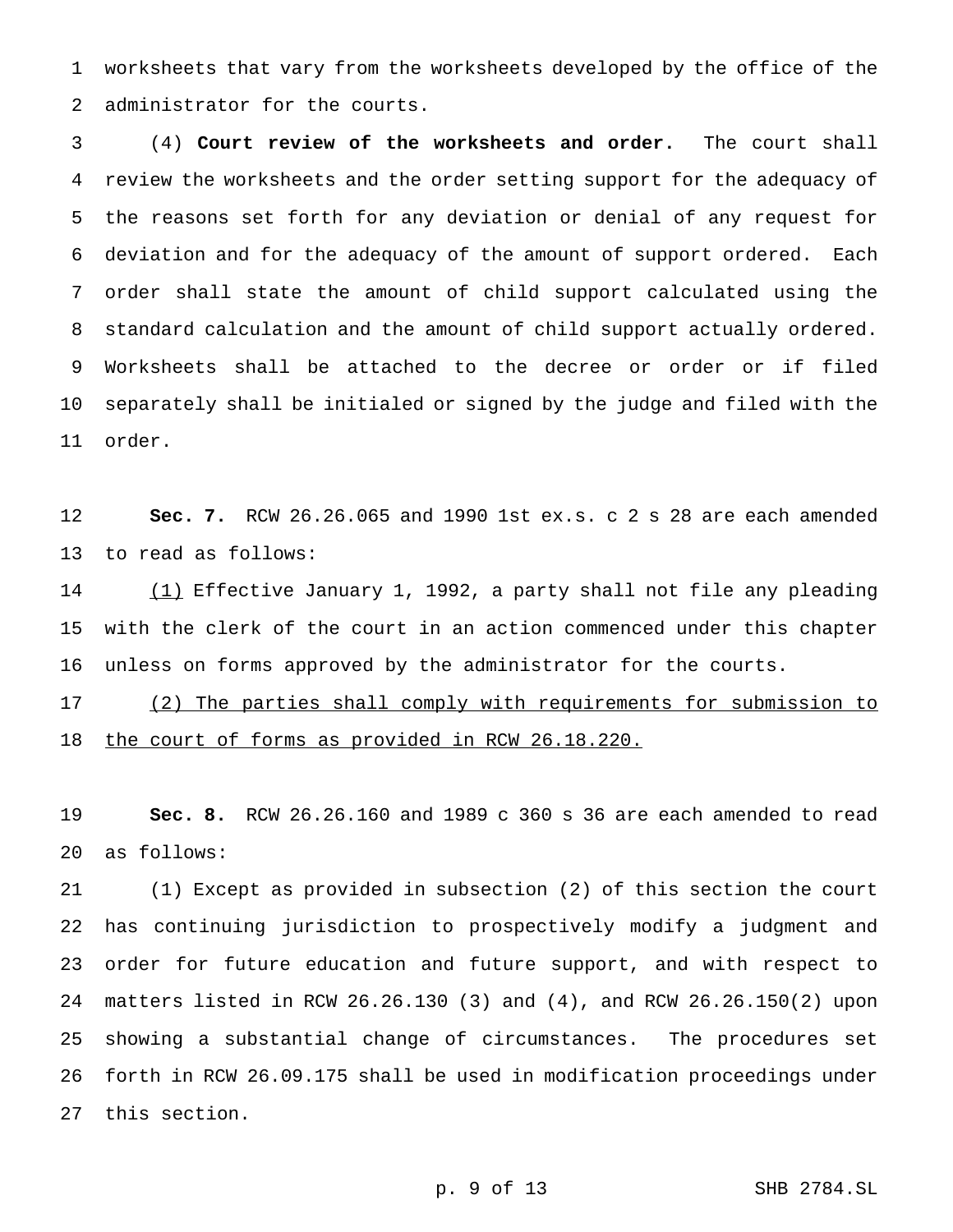(2) A judgment or order entered under this chapter may be modified without a showing of substantial change of circumstances upon the same grounds as RCW 26.09.170 permits support orders to be modified without a showing of a substantial change of circumstance.

 (3) The court may modify a parenting plan or residential provisions adopted pursuant to RCW 26.26.130(6) in accordance with the provisions of chapter 26.09 RCW.

 **Sec. 9.** RCW 26.09.060 and 1989 c 360 s 37 are each amended to read as follows:

(1) In a proceeding for:

 (a) Dissolution of marriage, legal separation, or a declaration of invalidity; or

 (b) Disposition of property or liabilities, maintenance, or support following dissolution of the marriage by a court which lacked personal jurisdiction over the absent spouse; either party may move for temporary maintenance or for temporary support of children entitled to support. The motion shall be accompanied by an affidavit setting forth the factual basis for the motion and the amounts requested.

 (2) As a part of a motion for temporary maintenance or support or by independent motion accompanied by affidavit, either party may request the court to issue a temporary restraining order or preliminary injunction, providing relief proper in the circumstances, and restraining or enjoining any person from:

 (a) Transferring, removing, encumbering, concealing, or in any way disposing of any property except in the usual course of business or for the necessities of life, and, if so restrained or enjoined, requiring him to notify the moving party of any proposed extraordinary 28 expenditures made after the order is issued;

SHB 2784.SL p. 10 of 13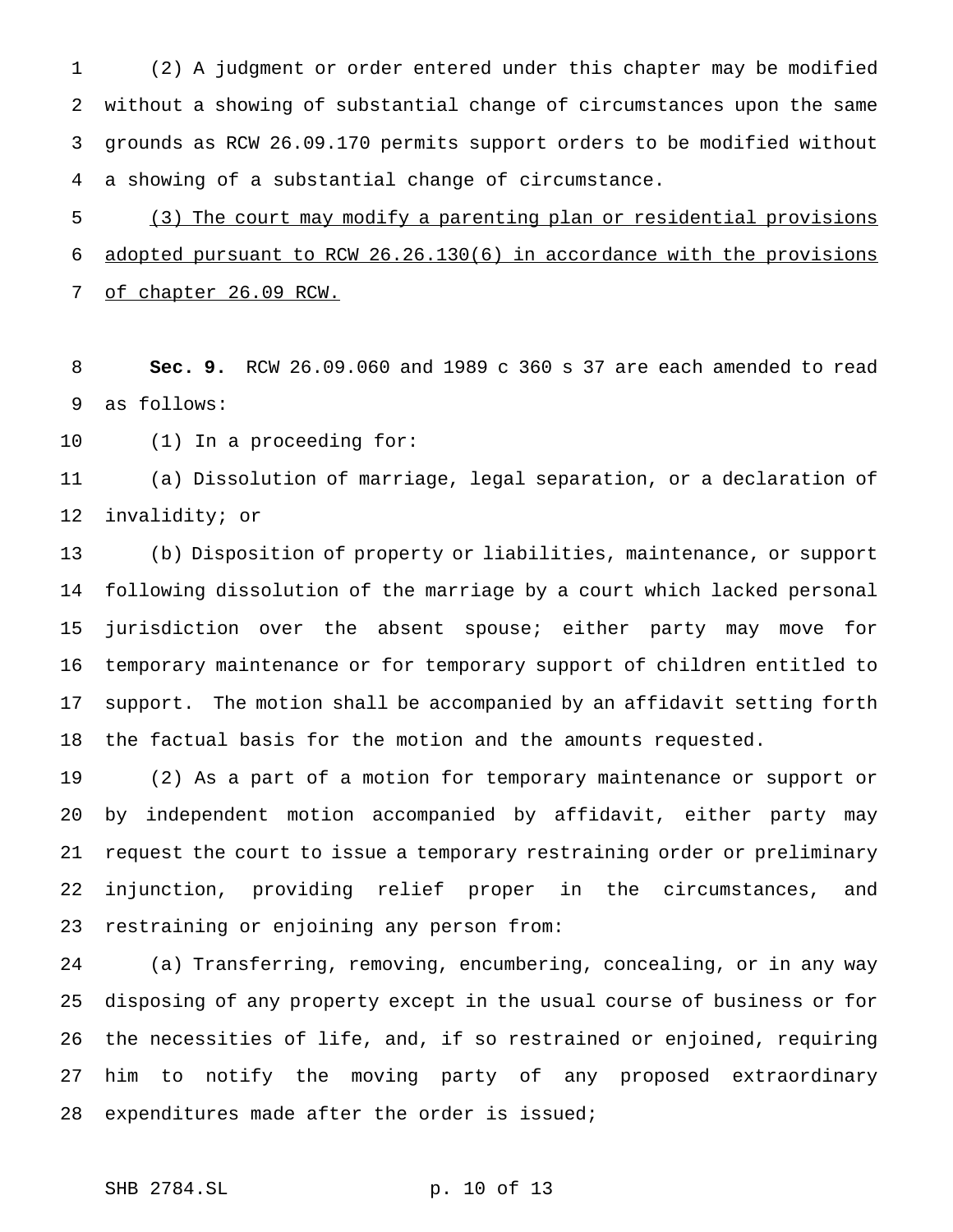(b) Molesting or disturbing the peace of the other party or of any child and, upon a showing by clear and convincing evidence that the party so restrained or enjoined has used or displayed or threatened to use a deadly weapon as defined in RCW 9A.04.110 in an act of violence or has previously committed acts of domestic violence and is likely to use or display or threaten to use a deadly weapon in an act of domestic violence, requiring the party to surrender any deadly weapon in his immediate possession or control or subject to his immediate possession or control to the sheriff of the county having jurisdiction of the proceeding or to the restrained or enjoined party's counsel or to any person designated by the court. The court may order temporary surrender of deadly weapons without notice to the other party only if it finds on the basis of the moving affidavit or other evidence that irreparable injury could result if an order is not issued until the 15 time for response has elapsed;

 (c) Entering the family home or the home of the other party upon a 17 showing of the necessity therefor;

(d) Removing a child from the jurisdiction of the court.

 (3) The court may issue a temporary restraining order without requiring notice to the other party only if it finds on the basis of the moving affidavit or other evidence that irreparable injury could result if an order is not issued until the time for responding has elapsed.

 (4) The court may issue a temporary restraining order or preliminary injunction and an order for temporary maintenance or support in such amounts and on such terms as are just and proper in the 27 circumstances. The court may in its discretion waive the filing of the 28 bond or the posting of security.

 (5) Restraining orders issued under this section restraining the person from molesting or disturbing another party or from entering a

p. 11 of 13 SHB 2784.SL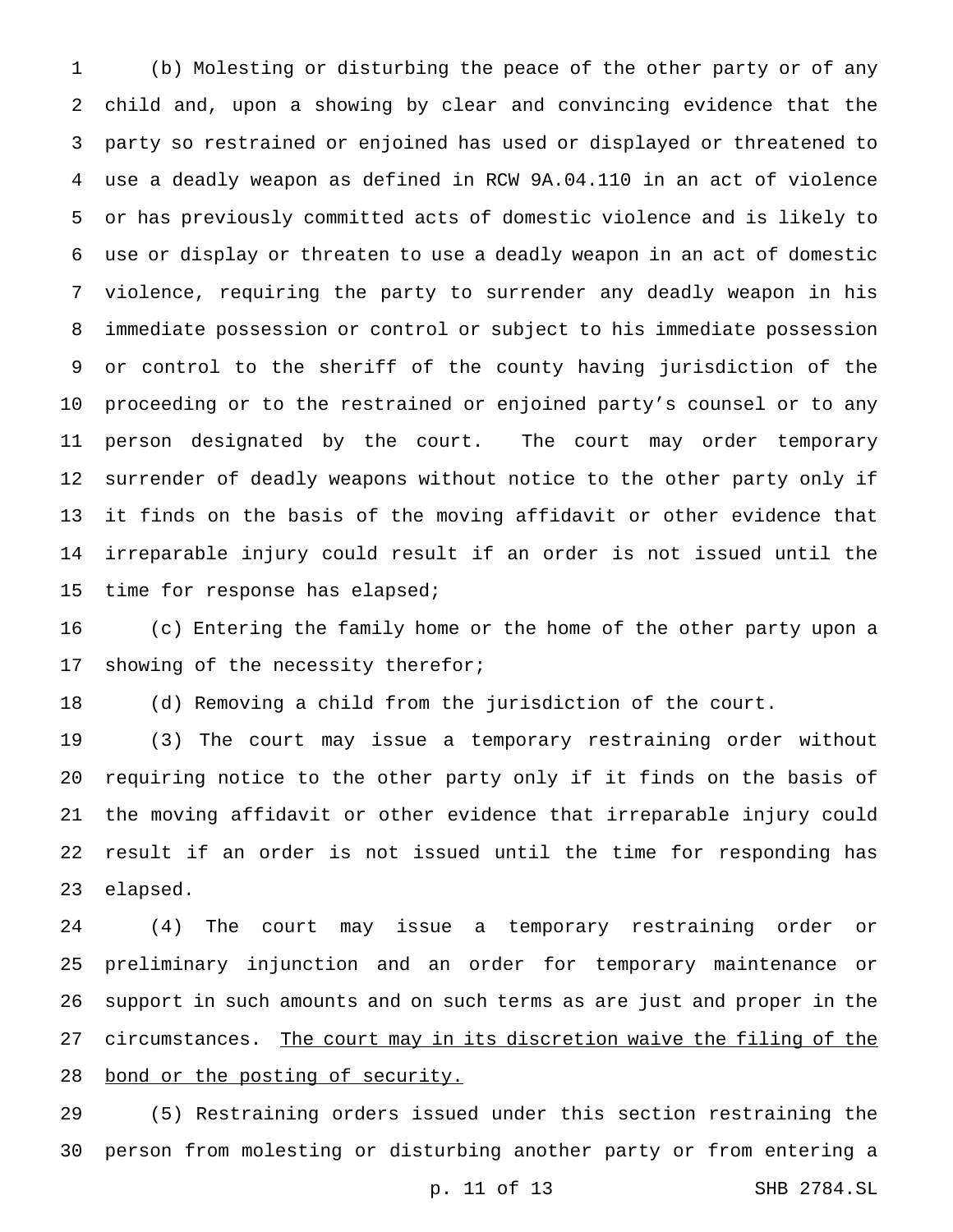party's home shall bear the legend: VIOLATION OF THIS ORDER WITH ACTUAL NOTICE OF ITS TERMS IS A CRIMINAL OFFENSE UNDER CHAPTER 26.09 RCW AND WILL SUBJECT A VIOLATOR TO ARREST.

 (6) The court may order that any temporary restraining order granted under this section be forwarded by the clerk of the court on or before the next judicial day to the appropriate law enforcement agency specified in the order. Upon receipt of the order, the law enforcement agency shall forthwith enter the order for one year into any computer- based criminal intelligence information system available in this state used by law enforcement agencies to list outstanding warrants. Entry into the law enforcement information system constitutes notice to all law enforcement agencies of the existence of the order. The order is fully enforceable in any county in the state.

 (7) A temporary order, temporary restraining order, or preliminary injunction:

 (a) Does not prejudice the rights of a party or any child which are to be adjudicated at subsequent hearings in the proceeding;

18 (b) May be revoked or modified;

 (c) Terminates when the final decree is entered, except as provided under subsection (8) of this section, or when the petition for dissolution, legal separation, or declaration of invalidity is dismissed;

 (d) May be entered in a proceeding for the modification of an existing decree.

 (8) Delinquent support payments accrued under an order for temporary support remain collectible and are not extinguished when a final decree is entered unless the decree contains specific language to the contrary. A support debt under a temporary order owed to the state for public assistance expenditures shall not be extinguished by the final decree if:

```
SHB 2784.SL p. 12 of 13
```